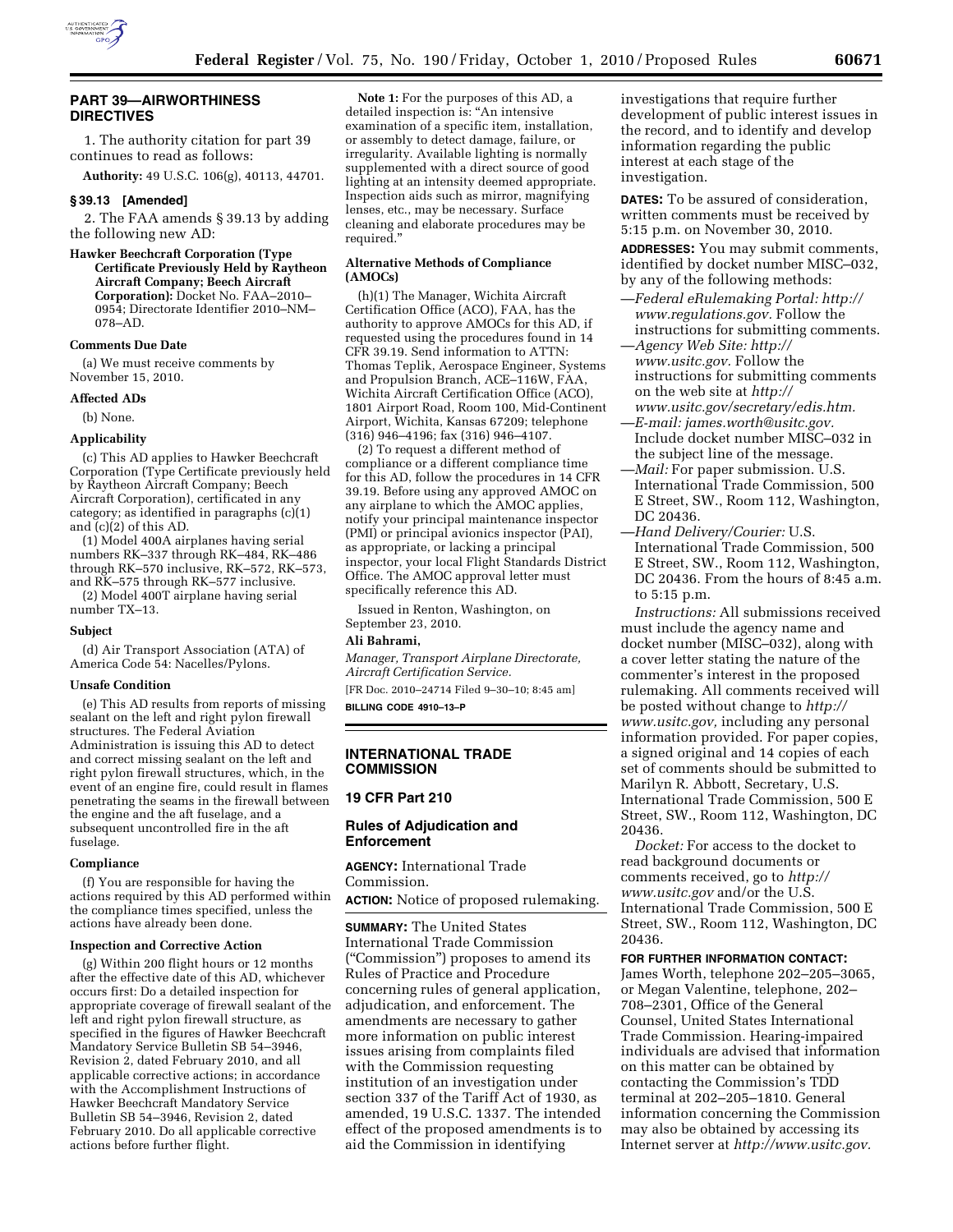**SUPPLEMENTARY INFORMATION:** The preamble below is designed to assist readers in understanding these proposed amendments to the Commission Rules. This preamble provides background information, a regulatory analysis of the proposed amendments, a section-by-section explanation of the proposed amendments to part 210, and a description of the proposed amendments to the rules. The Commission encourages members of the public to comment, in addition to any other comments they wish to make on the proposed amendments, on whether the language of the proposed amendments is sufficiently clear for users to understand.

If the Commission decides to proceed with this rulemaking after reviewing the comments filed in response to this notice, the proposed rule revisions will be promulgated in accordance with the applicable requirements of the Administrative Procedure Act (''APA'') (5 U.S.C. 553), and will be codified in 19 CFR part 210.

## **Background**

Section 335 of the Tariff Act of 1930 (19 U.S.C. 1335) authorizes the Commission to adopt such reasonable procedures, rules, and regulations as it deems necessary to carry out its functions and duties. This rulemaking seeks to improve provisions of the Commission's existing Rules of Practice and Procedure. The Commission proposes amendments to its rules covering investigations under section 337 of the Tariff Act of 1930 (19 U.S.C. 1337) (''section 337'') in order to increase the efficiency of its section 337 investigations.

This rulemaking effort began in 2010, as part of an effort to gather information on the public interest at an earlier stage in the investigation, and to aid the Commission in determining when to delegate part of the development of the record on the public interest to the administrative law judge. The Commission invites the public to comment on all of these proposed rules amendments. In any comments, please consider addressing whether the language of the proposed amendments is sufficiently clear for users to understand. In addition please consider addressing how the proposed rules amendments could be improved, and/or offering specific constructive alternatives where appropriate.

Consistent with its ordinary practice, the Commission is issuing these proposed amendments in accordance with the applicable requirements of section 553 of the APA. This procedure entails the following steps: (1) Publication of a notice of proposed rulemaking; (2) solicitation of public comments on the proposed amendments; (3) Commission review of public comments on the proposed amendments; and (4) publication of final amendments at least thirty days prior to their effective date.

# **Regulatory Analysis of Proposed Amendments to the Commission's Rules**

The Commission has determined that the final rules do not meet the criteria described in section 3(f) of Executive Order 12866 (58 FR 51735, Oct. 4, 1993) and thus do not constitute a significant regulatory action for purposes of the Executive Order.

The Regulatory Flexibility Act (5 U.S.C. 601 *et seq.*) is inapplicable to this rulemaking because it is not one for which a notice of final rulemaking is required under 5 U.S.C. 553(b) or any other statute. Although the Commission has chosen to publish a notice of proposed rulemaking, these proposed regulations are ''agency rules of procedure and practice,'' and thus are exempt from the notice requirement imposed by 5 U.S.C. 553(b).

These proposed rules do not contain federalism implications warranting the preparation of a federalism summary impact statement pursuant to Executive Order 13132 (64 FR 43255, Aug. 4, 1999).

No actions are necessary under the Unfunded Mandates Reform Act of 1995 (2 U.S.C. 1501 *et seq.*) because the proposed rules will not result in the expenditure by State, local, and tribal governments, in the aggregate, or by the private sector, of \$100,000,000 or more in any one year, and will not significantly or uniquely affect small governments.

The proposed rules are not major rules as defined by section 804 of the Small Business Regulatory Enforcement Fairness Act of 1996 (5 U.S.C. 801 *et seq.*). Moreover, they are exempt from the reporting requirements of the Contract With America Advancement Act of 1996 (Pub. L. 104–121) because they concern rules of agency organization, procedure, or practice that do not substantially affect the rights or obligations of non-agency parties.

The amendments are not subject to section 3504(h) of the Paperwork Reduction Act (44 U.S.C. 3501 *et seq.*), because it is part of an administrative action or investigation against specific individuals or entities. 44 U.S.C. 3518(c)(1)(B)(ii).

## *Subpart C—Pleadings*

## Sections 210.12 and 210.13

Section 210.12 generally provides the requirements for a complaint, and § 210.13 generally provides requirements for responses to the complaint. To obtain information from the complainant on the existence and nature of any public interest issues raised by the complaint at the time of its filing, the Commission proposes adding a paragraph (a)(12) to § 210.12 to require that the complainant provide in the complaint specific information regarding any public interest issues arising from the complaint. The complaint should address how issuance of an exclusion order and/or a cease and desist order in this investigation could affect the public health and welfare in the United States, competitive conditions in the United States economy, the production of like or directly competitive articles in the United States, or United States consumers. In particular, the complaint should:

• Explain how the articles potentially subject to the orders are used in the United States;

• Identify any public health, safety, or welfare concerns in the United States relating to the potential orders;

• Indicate the extent to which like or directly competitive articles are produced in the United States or are otherwise available in the United States, with respect to the articles potentially subject to the orders; and

• Indicate whether Complainant, Complainant's licensees, and/or third party suppliers have the capacity to replace the volume of articles potentially subject to an exclusion order and a cease and desist order within a commercially reasonable time. The Commission further proposes adding a paragraph (k) to § 210.12 to provide that, when a complaint is filed, the Secretary to the Commission will publish a notice in the **Federal Register**  soliciting comments from the public and/or the proposed respondents on any public interest issues arising from the complaint.

Similarly, to obtain information from respondents on the existence and nature of any public interest issues arising from the complaint at the time of the response to the complaint, the Commission proposes adding a new paragraph (b)(4) to § 210.13(b) to require the respondents to respond to the public interest issues raised by the complaint. Respondents may also address any comments received from the public with respect to the public interest.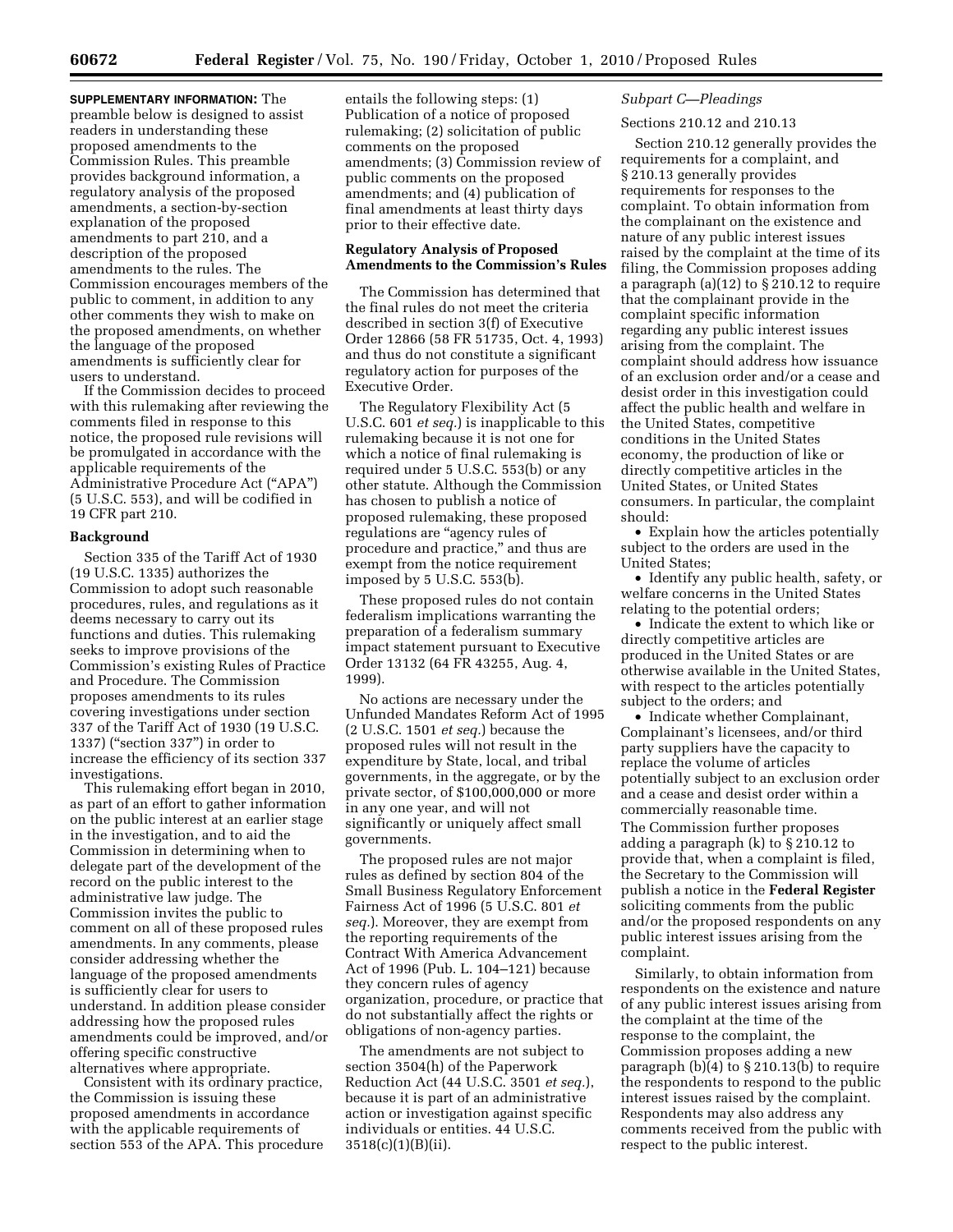*Subpart G—Determinations and Actions*  **Subpart C—Pleadings**  *Taken* 

## Sections 210.50

Section 210.50 provides that the Commission, in the event of a violation of section 337, shall consider the appropriateness of an exclusion order or a cease and desist order in light of the public interest factors; the Commission must also determine whether, and in what amount, bonding is appropriate. Thus, in the event of a violation of section 337, it is the responsibility of the Commission to make determinations regarding remedy, the public interest, and bonding. Section 210.50(a)(4) provides that the Commission may receive submissions from the parties and the public on these issues. Section 210.50(b)(1) provides that the administrative law judge shall take evidence with respect to the issues of remedy and bonding, but not with respect to the public interest unless the Commission orders otherwise. The Commission proposes to amended § 210.50(b)(1) to also provide that if the Commission orders the administrative law judge to take evidence on the public interest, the administrative judge shall address the public interest in the recommended determination under § 210.42(a)(1)(ii) and that the extent of the taking of discovery by the parties shall be at the discretion of the presiding administrative law judge. The Commission proposes to add language to  $\S 210.50(a)(4)$  to provide that, after the service of the recommended determination on remedy by the presiding administrative law judge, the parties are instructed to submit to the Commission within 30 days any information relating to the public interest, including any updates to the information provided in the complaint and response as required by the proposed amendments to §§ 210.12 and 210.13.

#### **List of Subjects in 19 CFR Part 210**

Administrative practice and procedure, Business and industry, Customs duties and inspection, Imports, Investigations.

For the reasons stated in the preamble, the United States International Trade Commission proposes to amend 19 CFR part 210 as follows:

# **PART 210—ADJUDICATION AND ENFORCEMENT**

1. The authority citation for part 210 continues to read as follows:

**Authority:** 19 U.S.C. 1333, 1335, and 1337.

2. Amend § 210.12 by adding paragraphs (a)(12) and (k) to read as follows:

## **§ 210.12 The complaint.**

 $(a) * * * *$ 

(12) *Provide specific information regarding the public interest.* Address how issuance of an exclusion order and/ or a cease and desist order in this investigation could affect the public health and welfare in the United States, competitive conditions in the United States economy, the production of like or directly competitive articles in the United States, or United States consumers. In particular,

(i) Explain how the articles potentially subject to the orders are used in the United States;

(ii) Identify any public health, safety, or welfare concerns in the United States relating to the potential orders;

(iii) Indicate the extent to which like or directly competitive articles are produced in the United States or are otherwise available in the United States, with respect to the articles potentially subject to the orders; and

(iv) Indicate whether Complainant, Complainant's licensees, and/or third party suppliers have the capacity to replace the volume of articles potentially subject to an exclusion order and a cease and desist order within a commercially reasonable time.

\* \* \* \* \*

*Publication of notice of filing.* When a complaint is filed, the Secretary to the Commission will publish a notice in the **Federal Register** soliciting comments from the public and/or proposed respondents on any public interest issues arising from the complaint and potential exclusion and/or cease and desist orders. Members of the public and proposed respondents may provide specific information regarding the public interest in a written submission not to exceed five pages to the Secretary to the Commission within five days of publication of notice of the filing of a complaint. Members of the public and proposed respondents may address how issuance of an exclusion order and/or a cease and desist order in this investigation could affect the public health and welfare in the United States, competitive conditions in the United States economy, the production of like or directly competitive articles in the United States, or United States consumers. In particular, members of the public and proposed respondents may:

(i) Explain how the articles potentially subject to the orders are used in the United States;

(ii) Identify any public health, safety, or welfare concerns in the United States relating to the potential orders;

(iii) Indicate the extent to which like or directly competitive articles are produced in the United States or are otherwise available in the United States, with respect to the articles potentially subject to the orders; and

(iv) Indicate whether Complainant, Complainant's licensees, and/or third party suppliers have the capacity to replace the volume of articles potentially subject to an exclusion order and a cease and desist order within a commercially reasonable time.

3. Amend § 210.13 by adding a paragraph (b)(4) to read as follows:

#### **§ 210.13 The response.**

\* \* \* \* \*

(b) \* \* \* Provide additional information on the public interest, as well as respond to the issues raised by the complaint as set forth in  $\S 210.12(a)(12)$ . The response may also address any comments received from members of the public with respect to the public interest pursuant to  $\S 210.12(k)$ . \* \* \* \* \*

## **Subpart G—Determinations and Actions Taken**

3. Amend § 210.50 by revising paragraphs (a)(4) and (b)(1) to read as follows:

#### **§ 210.50 Commission action, the public interest, and bonding by respondents.**

\* \* \* \* \* (a) \* \* \*

(4) Receive submissions from the parties, interested persons, and other Government agencies and departments with respect to the subject matter of paragraphs  $(a)(1)$ ,  $(a)(2)$ , and  $(a)(3)$  of this section. After a recommended determination on remedy is certified by the presiding administrative law judge, the parties are instructed to submit to the Commission, within 30 days from service of the recommended determination, any information relating to the public interest, including any updates to the information requested by §§ 210.12(a)(12) and 210.13(b)(4). Members of the public may also submit information with respect to the public interest.

(b) \* \* \*

(1) With respect to an administrative law judge's ability to take evidence or other information and to hear arguments from the parties and other interested persons on the issues of appropriate